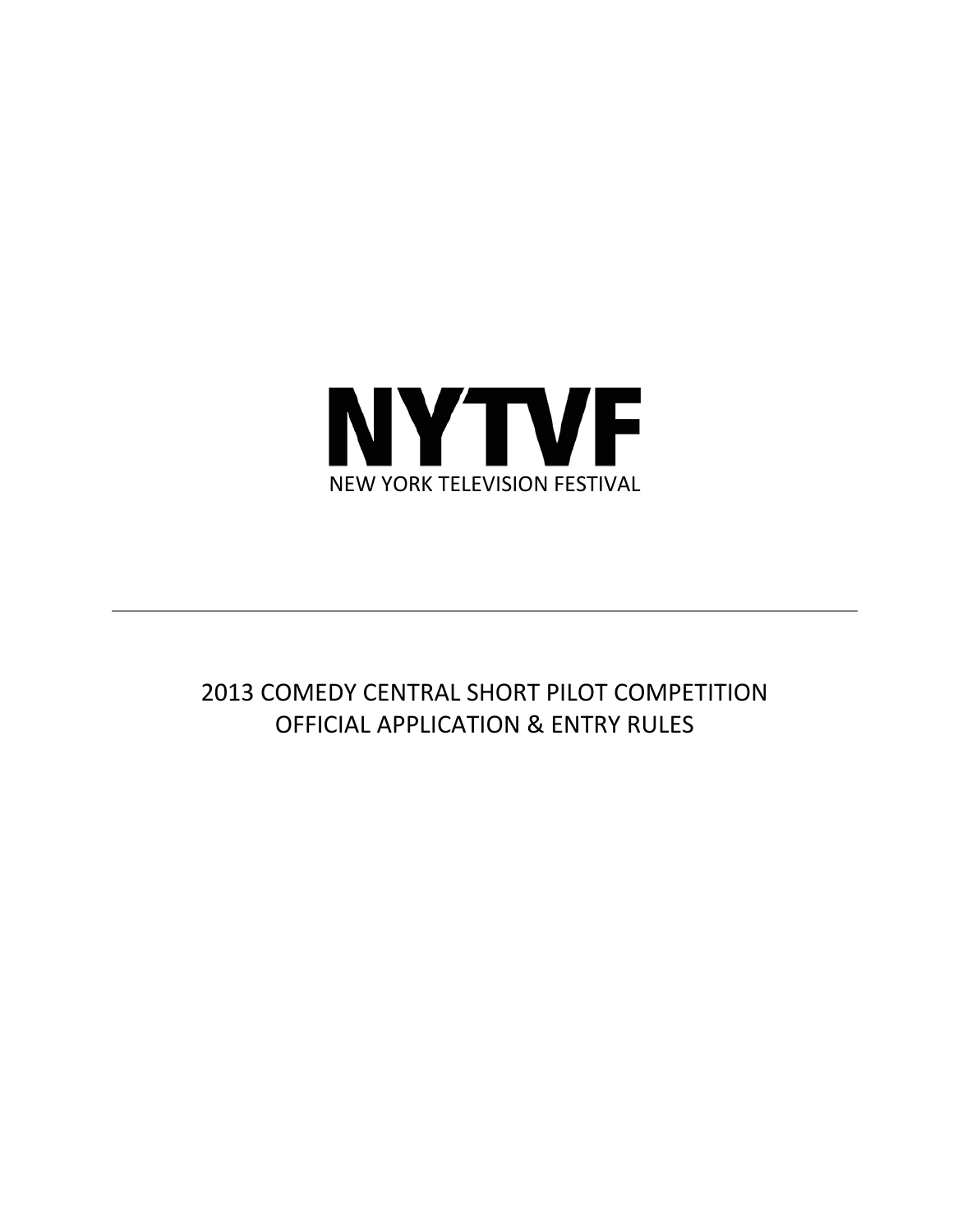## **Pilot Information**

| Title:                                                                                                                                                                                          |
|-------------------------------------------------------------------------------------------------------------------------------------------------------------------------------------------------|
|                                                                                                                                                                                                 |
| Genre:<br>(Two or three words, please. Examples: workplace sitcom, reality competition, talk show, etc.)                                                                                        |
|                                                                                                                                                                                                 |
| <b>Contact Information</b><br>(please list multiple names and contact info if appropriate)                                                                                                      |
| Contact:                                                                                                                                                                                        |
|                                                                                                                                                                                                 |
| School (if applicable):                                                                                                                                                                         |
|                                                                                                                                                                                                 |
| Address: <u>Note</u> 2008.                                                                                                                                                                      |
|                                                                                                                                                                                                 |
| <b>Credits</b><br>(list all where applicable)                                                                                                                                                   |
|                                                                                                                                                                                                 |
|                                                                                                                                                                                                 |
| Producer:                                                                                                                                                                                       |
| Director:                                                                                                                                                                                       |
|                                                                                                                                                                                                 |
| Principal Cast Members (Role-Actor):                                                                                                                                                            |
|                                                                                                                                                                                                 |
|                                                                                                                                                                                                 |
|                                                                                                                                                                                                 |
|                                                                                                                                                                                                 |
|                                                                                                                                                                                                 |
| Musical Credits: (please list song(s) and $aritst(s)$ )<br>(Note: No copyrighted music may be used in pilot submissions without the pilot-maker obtaining the proper clearances for broadcast.) |

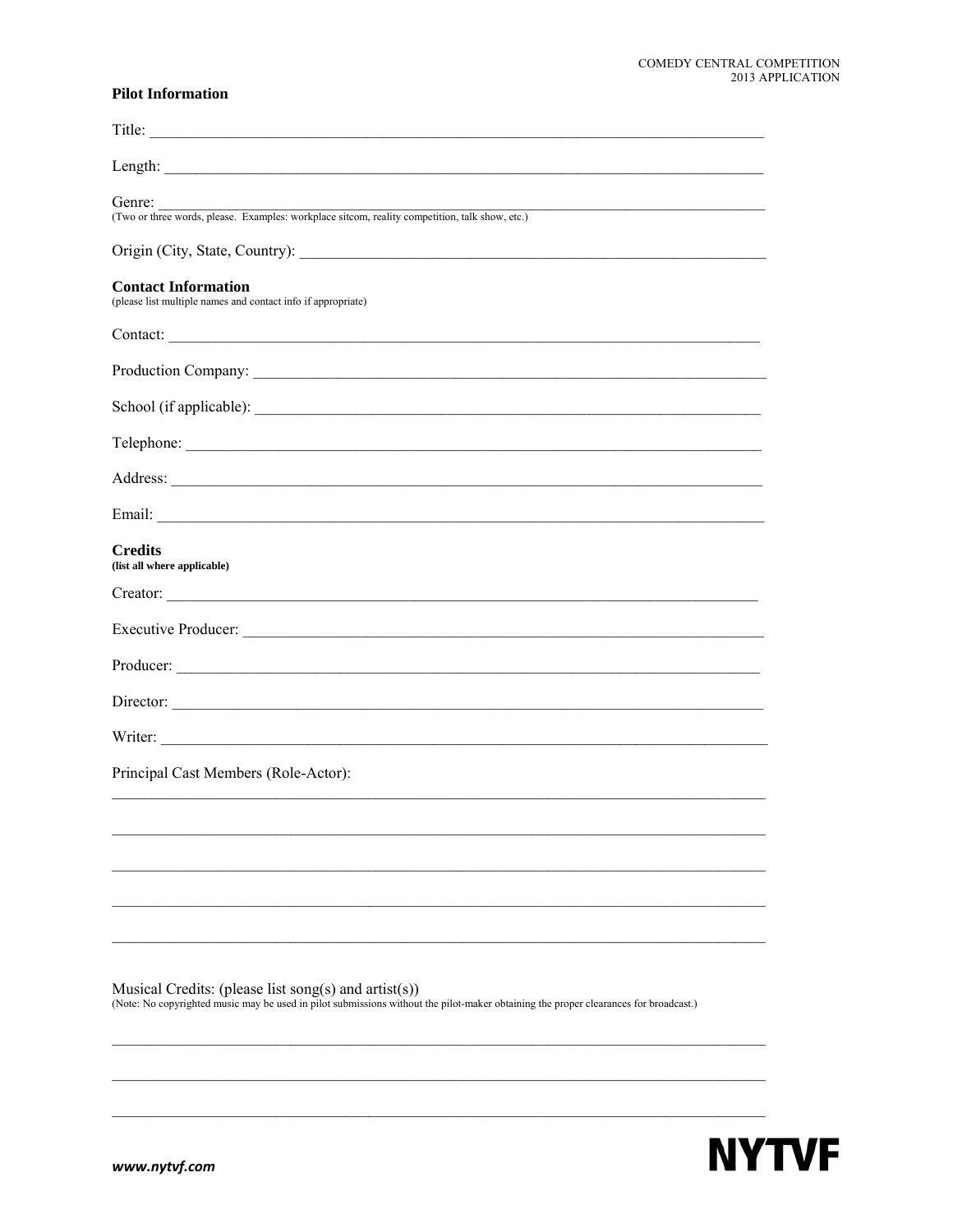Adult Content: Does the pilot contain language or other content that may be unsuitable for broadcast on network TV?

 $\Box$  No  $\Box$  Yes

Pilot Synopsis (i.e. An overview of your pilot)

Series Synopsis (i.e. An overview of the series introduced by your pilot)

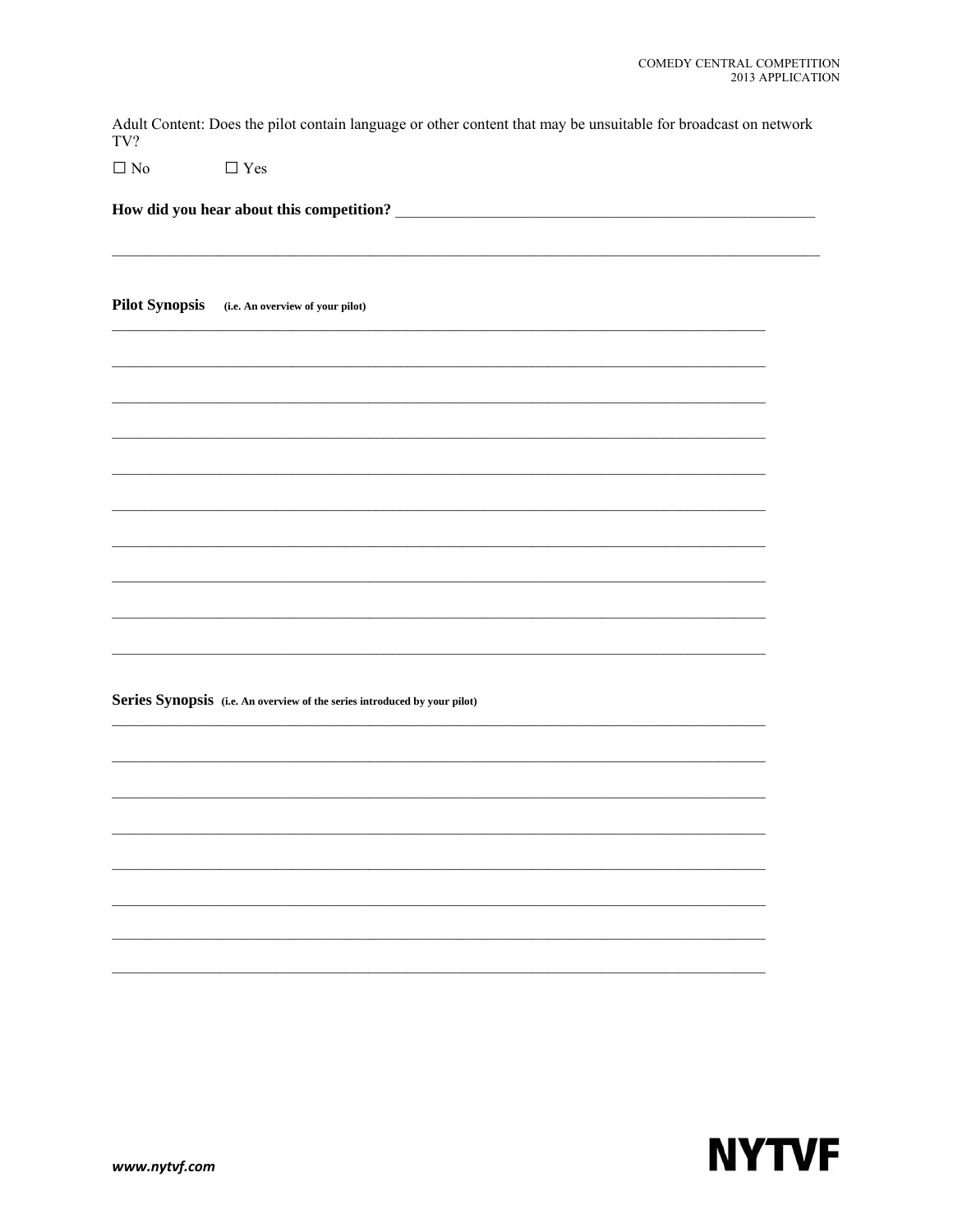By signing below, I certify and attest that I have read and understand, and agree to be bound by, the Official Entry Rules for the Comedy Central Competition. I understand and agree that my failure to abide by any term or condition contained in the Official Entry Rules may result in the disqualification from the Comedy Central Competition.

 $\mathcal{L}_\mathcal{L} = \{ \mathcal{L}_\mathcal{L} = \{ \mathcal{L}_\mathcal{L} = \{ \mathcal{L}_\mathcal{L} = \{ \mathcal{L}_\mathcal{L} = \{ \mathcal{L}_\mathcal{L} = \{ \mathcal{L}_\mathcal{L} = \{ \mathcal{L}_\mathcal{L} = \{ \mathcal{L}_\mathcal{L} = \{ \mathcal{L}_\mathcal{L} = \{ \mathcal{L}_\mathcal{L} = \{ \mathcal{L}_\mathcal{L} = \{ \mathcal{L}_\mathcal{L} = \{ \mathcal{L}_\mathcal{L} = \{ \mathcal{L}_\mathcal{$ 

Acknowledged and Agreed

Date: \_\_\_\_\_\_\_\_\_\_\_\_\_\_\_\_\_\_\_\_\_\_\_\_\_\_\_\_\_\_\_\_\_\_\_\_\_\_\_

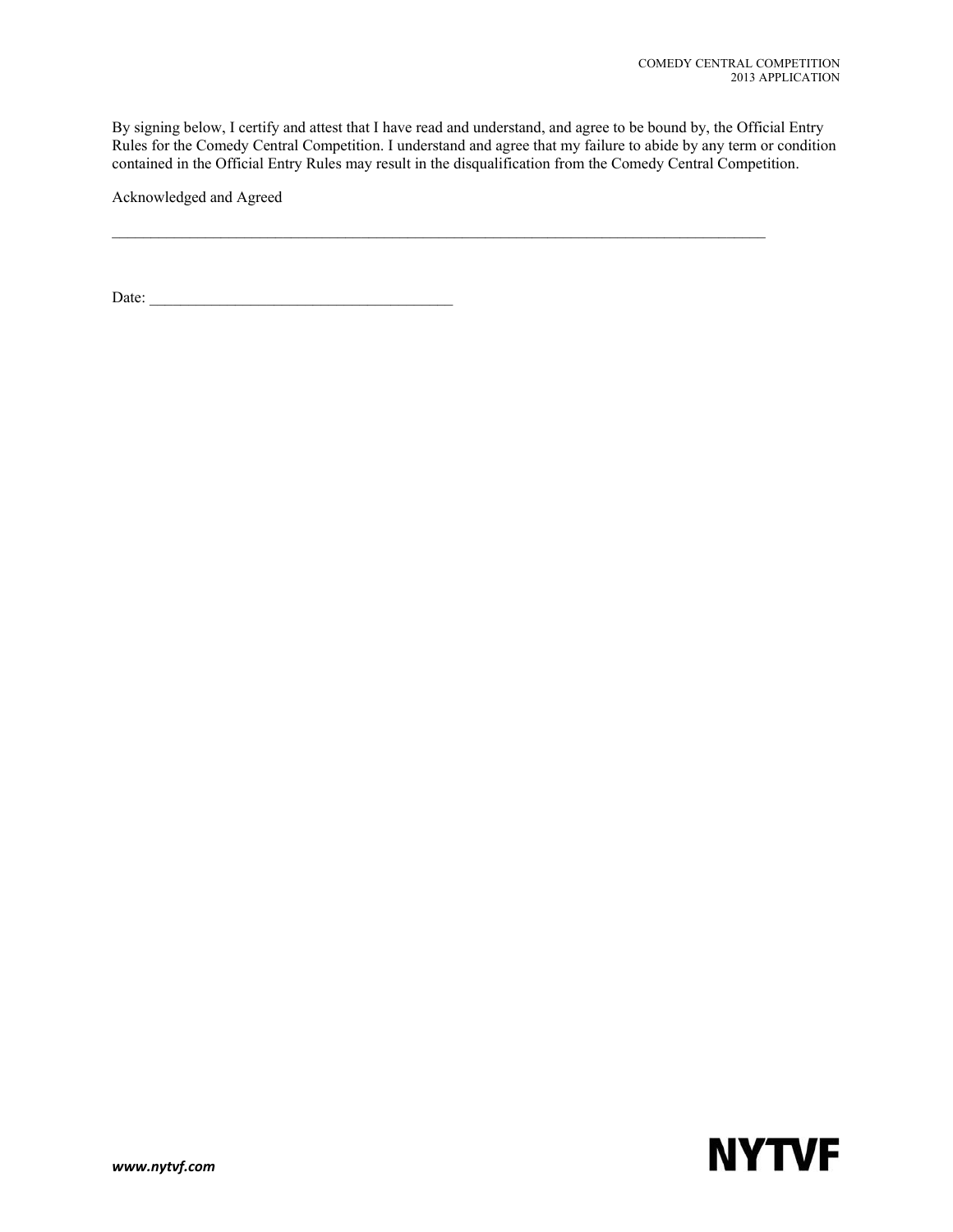## **Checklist**

- □ Completed and Signed Application Form
- $\square$  Produced Pilot: submitted on both playable DVDs and as a compressed video file (mp4).

 $\square$  Playable DVDS: Five (5) copies of the Pilot Program with label of Producer, Director and/or Production Company and contact information

 $\square$  Compressed video file: One (1) copy of the Pilot Program saved as a compressed/ QuickTime file on a data DVD (MP4, H.264 or MOV preferred. Recommended output minimum 640w x 348h pixels, or under 200MB)

- □ Shooting Script as PDF on data DVD
- $\square$  Shooting Script as printed hardcopy
- $\square$  One (1) screen capture image/digital frame from the Pilot, saved as a JPG file on a data DVD

□ Any Available Press Kit Material

#### **NOTE: Shooting Script PDF, Pilot image JPG and Compressed pilot MP4 may all be included on the SAME data DVD.**

**Reminder:** Pilot submissions must not contain ANY copyrighted music, images, or brand names without the pilot-maker first obtaining the proper clearances.

**Send Entries to:** New York Television Festival, Attn: Comedy Central Entries '13 121 West 27<sup>th</sup> Street, Suite 901 New York, NY 10001

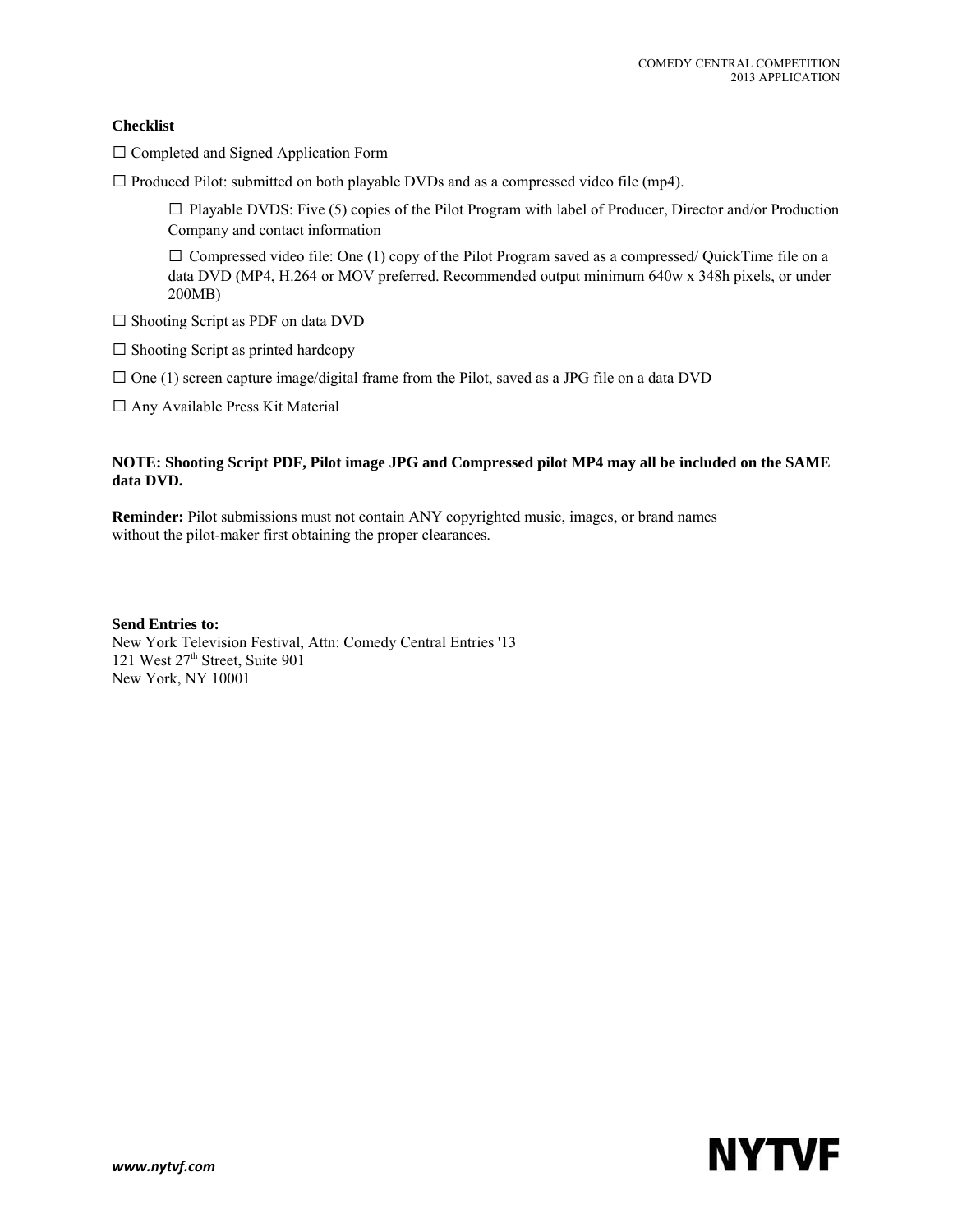## **OFFICIAL ENTRY RULES**

The New York Television Festival ("NYTVF") provides unprecedented access and exposure for emerging television artists looking to showcase new and innovative ideas for television programming.

The 2013 New York Television Festival (the "2013 Festival") is currently scheduled to take place in New York City, in October of 2013. The 2013 Festival's "Comedy Central Competition" (the "Competition") shall take place concurrently with the 2013 Festival. The open entry period for the Competition begins on November 5, 2012 and ends on March 4, 2013. Entrants to the Competition shall create a pilot or sample episode (each, an "entry") that follows the format for an original television program (as further described below). All entries must be actually received by NYTVF no later than 12:00 PM (noon) ET on March 4, 2013. Please note that this is not a postmark date.

#### By submitting an entry to this Competition, entrants agree to these Official Entry Rules and acknowledge that the decisions of **judges shall be binding and final in all matters relating to this Competition.**

**To Enter:** Five (5) copies of each entry must be submitted to the NYTVF in DVD format. The pilot entry must also be submitted as a compressed digital file on a data DVD. All entries must be between four (4) and eleven (11) minutes in length. In the event that a pilot exceeds the maximum length, the NYTVF will only evaluate the entry based on the first eleven (11) minutes. Any entrant whose pilot exceeds the maximum time length may be required to resubmit their entry conforming to the time limits above in order to receive consideration for the Competition. Additionally entrants must submit the full shooting script of their pilot or sample episode. The script must be properly formated as a television script and be submitted as a PDF file on a data dvd as well as a printed hardcopy.

Neither NYTVF nor Comedy Central, their affiliates, employees, officers, directors, licensees and assigns will be responsible for late, lost, incomplete, illegible, damaged, garbled, technically corrupt, postage-due or misdirected entries. All physical copies of entries (i.e., DVDs, tapes, press kits, photographs, and all other tangible material submitted to the NYTVF) shall become the property of NYTVF and, due to the volume of materials submitted, may not be acknowledged or returned.

It is the sole responsibility of the entrant to notify The NYTVF in writing if the entrant changes his/her address, phone number, or other contact information. To do so, write to: New York Television Festival – Attn: Address Change, 121 West 27<sup>th</sup> Street, Suite 901, New York, NY 10001. Notification must be received by April 15, 2013.

**Eligibility:** The Competition is open to individuals who are 18 years of age or older at time of entry. Any individuals (including but not limited to employees, consultants, independent contractors, and interns) who have, within six (6) months prior to the start date of the Competition and thereafter, been employed by or performed services for Comedy Partners or NYTVF, and/or their respective parent, subsidiary, affiliated and successor companies, and immediate family and household members of such individuals, are not eligible to enter or win. Programs created or funded by broadcast or cable networks are ineligible to compete in the Comedy Central Competition.

By entering, participants agree to indemnify, defend, release, discharge and hold harmless NYTVF, Comedy Partners, Viacom Media Networks, their affiliates, employees, officers, directors, licensees and assigns from any and all claims, liability, including but not limited to negligence and damages of any kind to persons and property, including but not limited to any claims based on rights of privacy, rights of publicity, false light, defamation, copyright and/or trademark infringement. By entering this Competition all entrants grant to the NYTVF the unrestricted right to use their respective names, photographs, likenesses, voices, and/or biographical information for NYTVF programming, publication, publicity, advertising and all other promotional purposes without compensation, review or approval unless prohibited by law. All federal, state and local laws and regulations apply.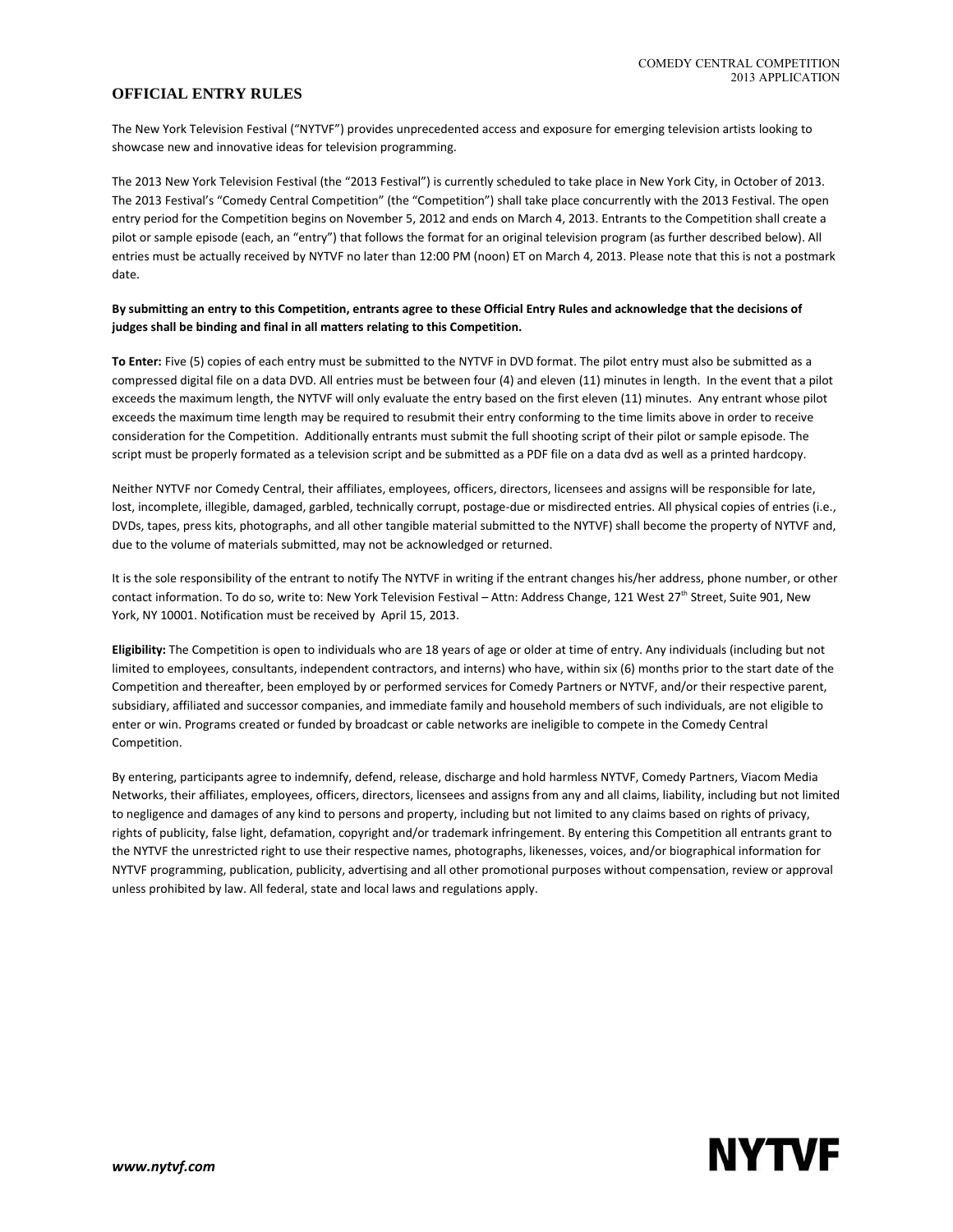#### **OFFICIAL ENTRY RULES**

**Additional Entry Regulations:** Each entrant represents and warrants to the NYTVF that his or her entry is (i) completely the original work of the entrant, (ii) not copied from any other source or previously broadcast or otherwise distributed or disseminated on television (except for previous broadcast on locally distributed campus or public access television or limited Internet broadcast) (iii) not in the public domain, and (iv) not in violation of or conflict with the trademark, copyright, rights of privacy, rights of publicity or any other rights, of any kind or nature, of any other person or entity. If the NYTVF, in its sole discretion, has reason to believe that any entry contains any material that may infringe or violate any law or any rights of a third party, NYTVF may immediately disqualify such entry and take all other measures NYTVF may deem appropriate.

Entries that contain any content determined by NYTVF in its sole discretion as indecent, inappropriate, morally objectionable or otherwise unfit for dissemination or broadcast will be immediately disqualified. Entries not meeting stated running time requirements may be disqualified. Entries not satisfying these Official Entry Rules in any respect will be disqualified. Each entrant further agrees to sign, and to obtain (at the entrant's expense) from all necessary third parties, all releases, permissions and other written documents, in a form acceptable to NYTVF, as may be required by the NYTVF and any of its affiliates, partners or sponsors upon request so as to confirm, record and/or perfect their rights in the entry. Without limiting the generality of the foregoing, each entrant acknowledges and agrees that upon NYTVF's request, he or she shall provide to NYTVF all necessary written releases and permissions pertaining to on‐camera talent, writers, composers, and any other third parties providing any services or materials in connection with such entrant's entry to the Competition.

Each entrant further acknowledges that the NYTVF and Comedy Partners, Viacom Media Networks, and their affiliates, employees, officers, directors, licensees, assigns, and sponsors (collectively the "Designated Entities") engage and have engaged in extensive activities in connection with developing, writing, acquiring, publishing, disseminating and broadcasting literary, artistic, and other material, including stories, ideas, themes, plots, titles, screenplays, teleplays, treatments, formats, and concepts (collectively, the "Materials"). In submitting an entry to NYTVF, each entrant acknowledges and understands that any Materials that the Designated Entities may hereinafter use or exploit may have originated with the Designated Entities themselves or may have been acquired from the Designated Entities' employees or other parties, and that such Materials may duplicate, parallel or resemble the entrant's entry to the Competition.

By submitting an entry, entrants acknowledge that they understand and agree that the Designated Entities' use of Materials containing features and elements similar to or identical with those contained in their entry shall not entitle the entrant to any compensation whatsoever. As an inducement to NYTVF to accept the entrant's entry into the Competition, each entrant hereby waives any claim or right of action against any of the Designated Entities or their successors in connection with the Designated Entities' use of any Materials (or any portions thereof) whether or not such Materials contain any features or elements similar or identical to those contained in an entrant's entry.

**Judging:** The official judging panel, consisting of individuals selected by the NYTVF, at its sole discretion, will select twenty‐five (25) finalists (the "Finalists") from all eligible entries received. The judging will be based on the following criteria: (i) originality and creativity; (ii) overall quality of all elements and aspects of the production of each entry, including, without limitation, writing, acting, directing, editing, etc.; and (iii) adherence to and appropriateness for a particular format or type of program. An interview with the entrant, conducted at the sole discretion of the judges, may also be required prior to the judges' decision. The judging will be conducted approximately in March, 2013. At that time, the selected entrants may be required to submit requested information, including but not limited to additional releases and permissions from necessary parties, to assist in the judges' due diligence research. The selected entrants will be notified by telephone and/or e-mail. If any designated representative of a Finalist does not reply to any notification by NYTVF within five (5) business days, such potential Finalist may be disqualified in the discretion of NYTVF and an alternate potential Finalist may be selected. This process may continue until a Finalist is selected. NYTVF shall not be responsible in any way for any missed, lost or misdirected notification or an entrant's failure to receive a communication from NYTVF.

**Award:** From the selected Finalists, Comedy Central in its sole discretion will select one winner (the "Winner") on or around May 27, 2013. The Winner will receive a prize of \$7,500 and the opportunity to enter into a development deal with Comedy Central provided that the Winner and Comedy Central reach such a deal and the Winner executes Comedy Central's Development Agreement. Comedy Central will retain the exclusive option to enter into development deals with the remaining Finalists' for a period of three (3) months following the selection of the Finalists (which shall be on or about April 15, 2013) at its sole discretion (i.e. during this three (3) month period, the Finalists shall not enter separate festivals nor shall they solicit any third party offers for the material they've submitted).

Nothing herein shall require or be construed to require that Comedy Partners or any other party enter into any agreement, accept or agree to any particular terms or conditions, whether deemed reasonable, customary or otherwise by any party, person, firm or entity, unless and until all of the terms and conditions are deemed acceptable and in the best interests of both parties. The Winner is advised to have experienced independent legal counsel review any and all agreements before executing same and Comedy Partners is under no obligation to accept any modifications or to negotiate at all from its or any other terms of any proposed agreement and neither failure to negotiate, agree on any particular terms or conditions or to reach any agreement, shall give rise to any liability or obligation on the part of Comedy Partners.